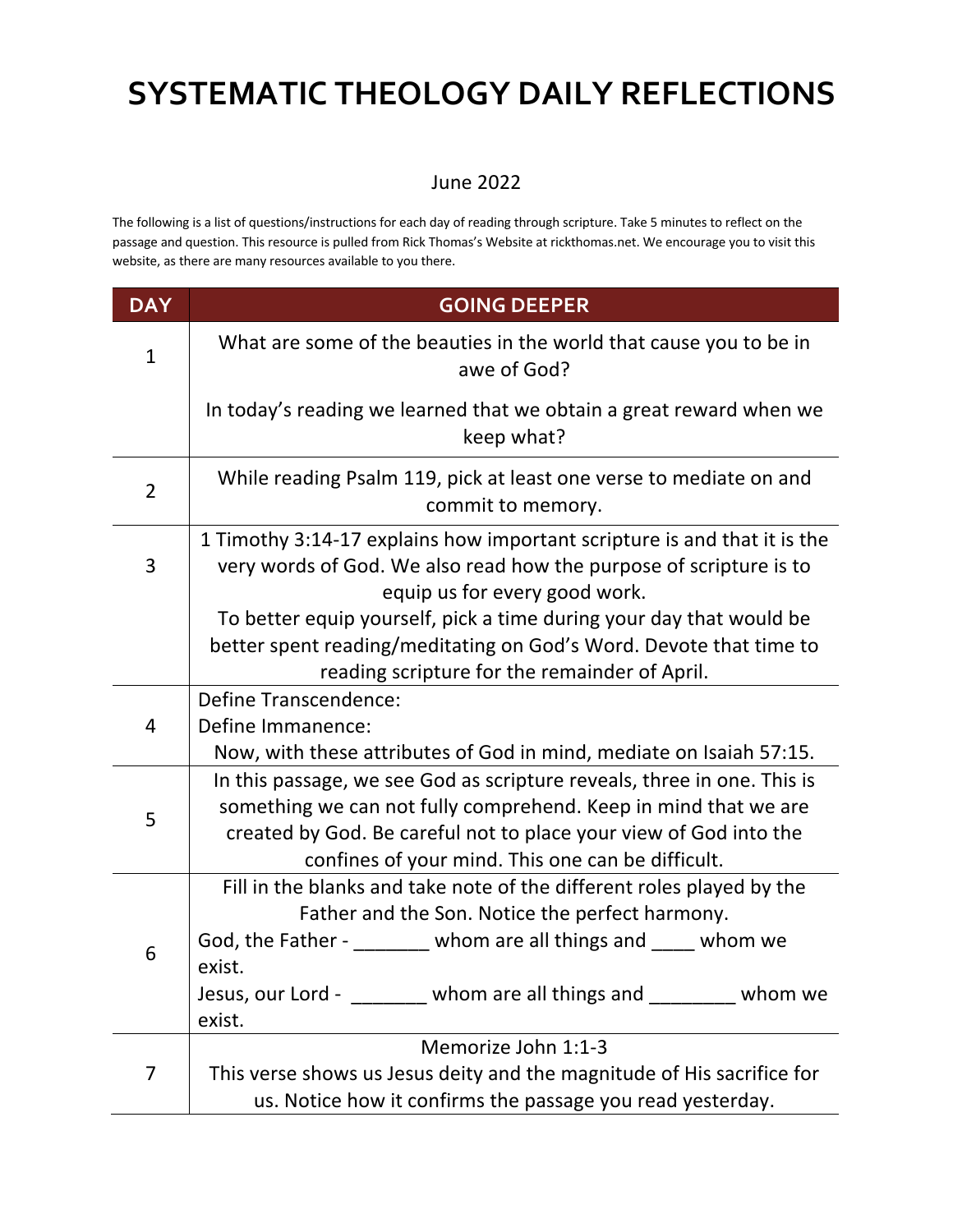| <b>DAY</b> | <b>GOING DEEPER</b>                                                          |
|------------|------------------------------------------------------------------------------|
| 8          | See how Jesus speaks of the Holy Spirit and understand how this was          |
|            | fulfilled in Acts 2:1-4. The Holy Spirit is the Spirit of truth. The One who |
|            | understands and guides The Fathers children while we serve God.              |
| 9          | Many of you are familiar with this passage as it relates to our creation.    |
|            | Do not take this for granted. While Scripture is clear an obvious who        |
|            | our Creator is, those who violently deny The Creator will come up with       |
|            | many other ways and schemes to convince you otherwise.                       |
| 10         | Understand that demons have no authority or power over any of God's          |
|            | people. They cannot do any harm to a Christian without God allowing          |
|            | it, as we see in Job. Demons tremble in fear of God.                         |
|            | Man was created in the image of God. If God is spirit and not physical       |
| 11         | in nature, how are we made in His image?                                     |
|            |                                                                              |
|            | Speak with your parents about the communicable attributes of God.            |
| 12         | In addition to being stripped of their immortality, what were the other      |
|            | curses God placed in Adam and Eve?                                           |
|            |                                                                              |
|            |                                                                              |
| 13         | <b>Memorize Romans 6:23</b>                                                  |
|            |                                                                              |
|            | Read this passage three times.                                               |
|            | Does this challenge your understanding of election?                          |
| 14         | Does God not have the right to make one vessel for honorable use and         |
|            | another for dishonorable? Discuss this with your parents.                    |
|            | Reach out to me with questions.                                              |
| 15         | Isaiah 53 was written over 600 years before Jesus' birth. We have the        |
|            | gift of reading this passage with the knowledge of Jesus' death and          |
|            | resurrection. This is only one prophecy that we can read and                 |
|            | understand with absolute certainty that The Bible is the Word of God!        |
| 16         | Regeneration is to be reborn. This is a spiritual rebirth. To be made        |
|            | alive and brought into the body of Christ. Name three people in the          |
|            | New Testament that displayed this regeneration.                              |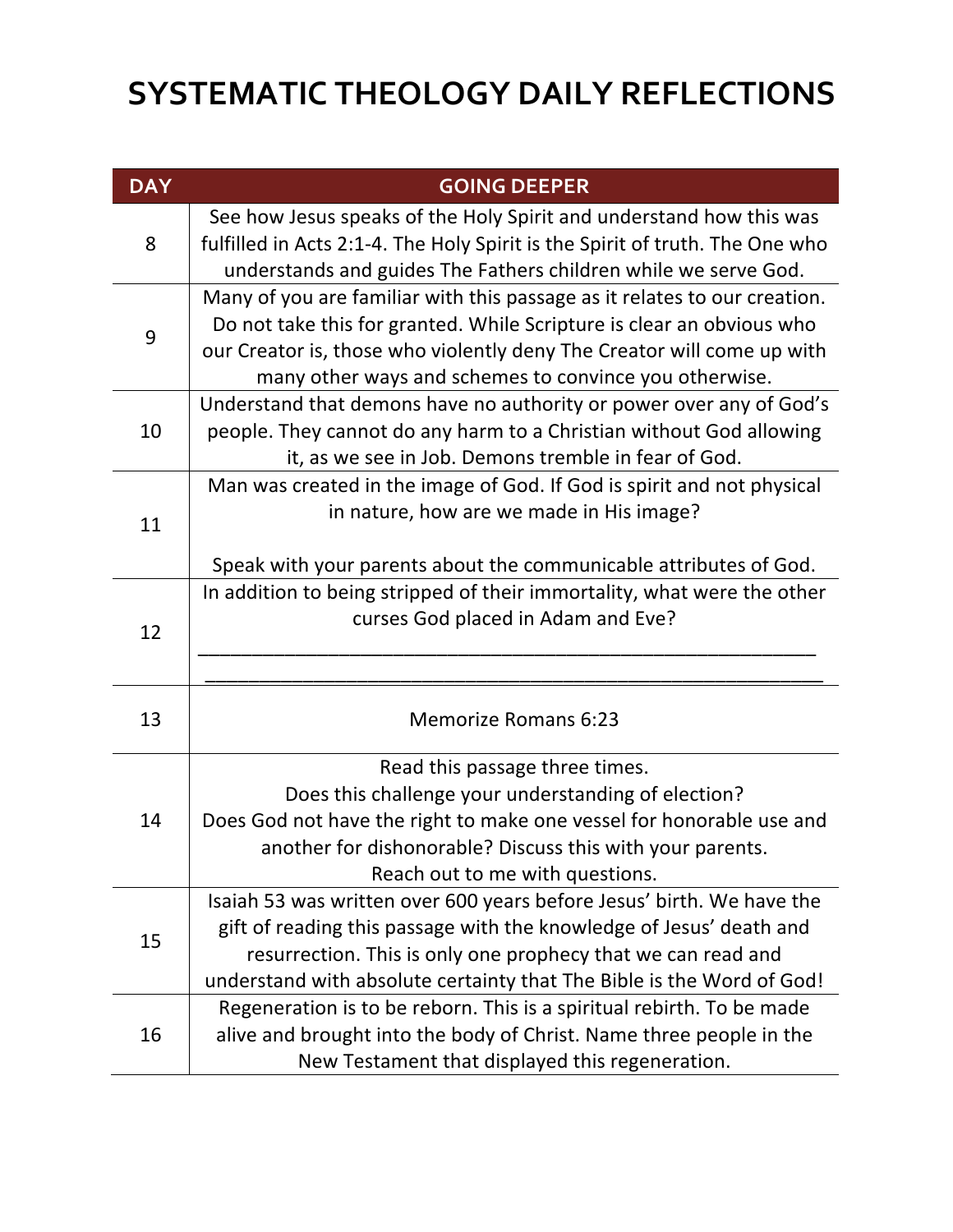| <b>DAY</b> | <b>GOING DEEPER</b>                                                                                                                                                                                                                                                                                                                   |
|------------|---------------------------------------------------------------------------------------------------------------------------------------------------------------------------------------------------------------------------------------------------------------------------------------------------------------------------------------|
| 17         | Scripture teaches that we are saved by faith alone. It is out of this faith<br>that our mouths confess the gospel. Today, God's Word taught us that<br>faith comes through what?                                                                                                                                                      |
| 18         | The words spoken by Jesus in verse 15 are just as important today.<br>Mankind's response to God's call on our lives is faith and repentance.<br>There is a realization of our need for a Savior.<br>Reflection: Where do you stand in response to Jesus' call to repent and<br>believer?                                              |
| 19         | Reading that we are justified by faith, not by works, where is your<br>mind/heart set when it comes to obeying God's commands? Do you<br>obey out of obligation, as if saved through works? Or do you obey out<br>of love for the Son of God who loved all His children to the point of<br>dying for the ungodly?                     |
| 20         | How do you view the term 'adoption'?<br>Unregenerate people are in slave to sin, called sons of disobedience. A<br>Christians very nature has been remodeled and formed to serve God as<br>sons and daughters of The Most Hight. Spiritually adopted.                                                                                 |
| 21         | Read today's verse and Romans 12:2.<br>Memorize Romans. 12:2.                                                                                                                                                                                                                                                                         |
| 22         | God's people are to be of one mind and one soul. For, it is for one<br>purpose that we are brought together. That purpose is to bring glory to<br>God.<br>Did you notice a difference in in 2020 when we were kept from<br>gathering together weekly? God designed the body of Christ to work<br>harmoniously together. See verse 16. |
| 23         | While these are specific qualifications for elders and deacons, these are<br>characteristics of how every believer should live.<br>Which qualification do you see most lacking in your life?<br>(self-control, lover of money, faithful in all things, etc)                                                                           |
| 24         | Define:<br>Reprove-<br>$Rebuke -$<br>$Exhort -$                                                                                                                                                                                                                                                                                       |